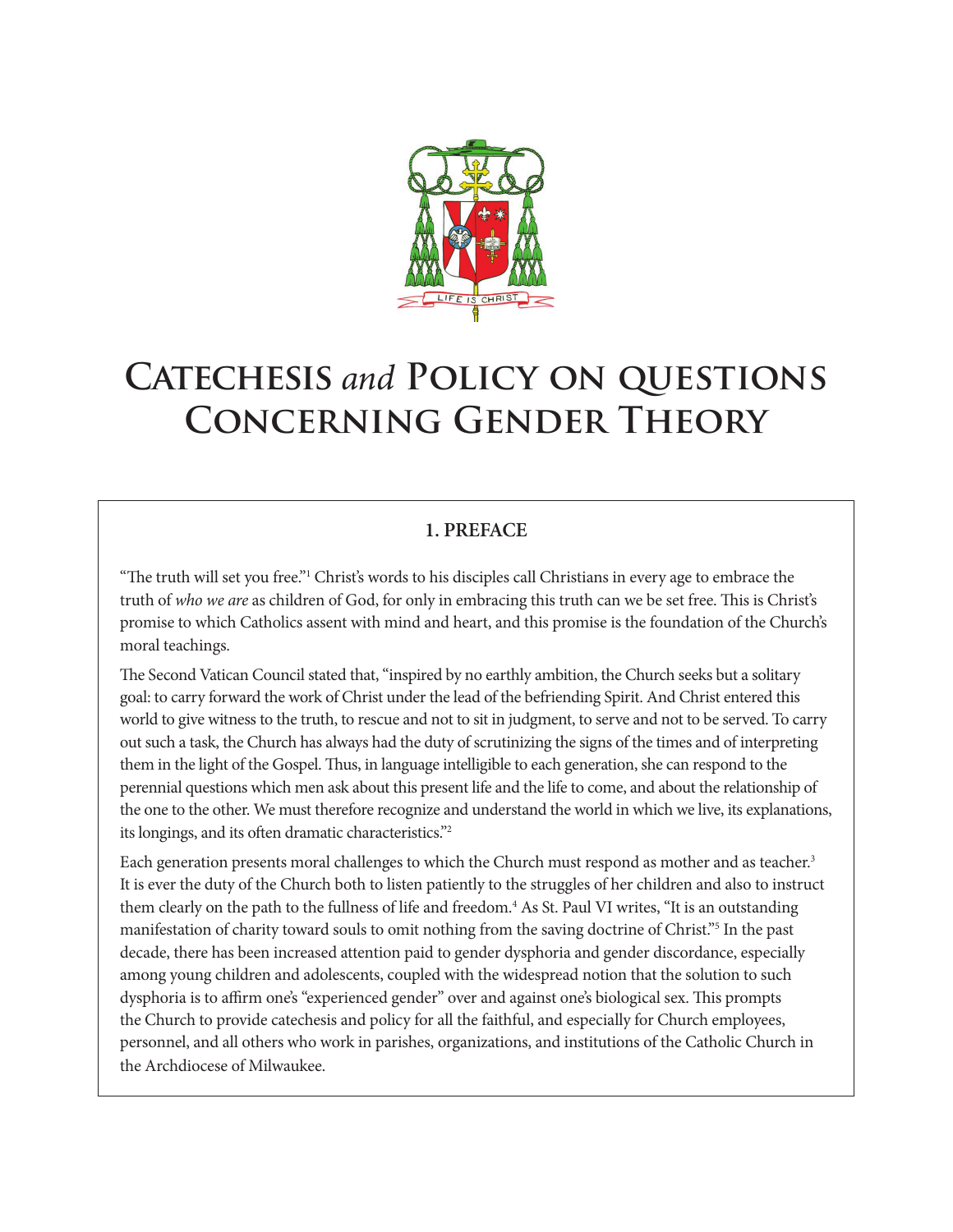#### **2. CATECHESIS**

**2.1 The Church teaches that the human person, created in the image and likeness of God, is a "unified creature composed of body and soul."** The soul is the spiritual principle of each human person and the "subject of human consciousness and freedom."6 Yet man is truly himself only "when his body and soul are intimately united."7 The human person is not a soul or a mind that *has* a body merely as a biological accessory. Rather, the human person *is* a body formed by a soul.8 Human life and love are "always lived out in body and spirit,"<sup>9</sup> and thus the body is a "vital expression of our whole being."<sup>10</sup> So integral, in fact, is the body to who we are as human beings that the body and soul *together* are fashioned and "destined to live forever."11 The creed expresses a belief in the "resurrection of the body," or the belief that all persons will "rise again *with their own bodies* which they now bear."12 The body which will one day rise is the very body which each person received as a gift and in which each person lives out his vocation to holiness.<sup>13</sup>

**2.2 Our biological sex, expressed by our body, is a gift from God and is unchangeable.** A person's biological sex is expressed in and through the body. It cannot be changed because it is bestowed by God as a *gift* and as a *calling*, and "the gifts and the call of God are irrevocable."14 Biological sex is a *gift* because in the very act of creation, God bestows upon each human person a biological sex—"Male and female he created them"15 —two sexes that are *different, equal,* and *complementary*. 16 It is a *calling* because we work out our salvation via our masculinity or femininity. In other words, human persons do not experience the freedom and joy of salvation despite their biological sex, but only in it and through it.

**2.3 A person's "gender" is inseparable from biological sex.** The *Catechism* states that "Sexuality affects all aspects of the human person in the unity of his body and soul."<sup>17</sup> Therefore, while biological sex and "gender"—or the socio-cultural role of sex as well as "psychological identity"18 —can be distinguished, they can never be separated.19 Should someone experience a tension between biological sex and "gender," they should know that this interior conflict is not sinful in itself<sup>20</sup> but rather reflects "the broader disharmony caused by original sin"21 and often results from the residue of social ills and cultural distortions of what constitutes "masculinity" and "femininity." Such persons should be treated with respect and with charity, and "no one should suffer bullying, violence, insults, or unjust discrimination" based on such experiences.<sup>22</sup> However, charity "needs to be understood, confirmed, and practiced in the light of truth,"<sup>23</sup> and thus such persons should be encouraged to seek harmony between their biological sex and "gender" not through a rejection of one or the other, but through turning to Christ and to all that the Church provides. Only by turning to Christ can one acknowledge and accept one's sexual identity in every aspect physical, moral, social, and spiritual<sup>24</sup> —and only through such an acceptance can the human person in turn experience the freedom promised by Christ.

**2.4 Respect for creation is also a respect for one's biological sex.** As Pope Francis writes, "It is enough to recognize that our body itself establishes us in a direct relationship with the environment and with other living beings. The acceptance of our bodies as God's gift is vital for welcoming and accepting the entire world as a gift from the Father and our common home, whereas thinking that we enjoy absolute power over our own bodies turns, often subtly, into thinking that we enjoy absolute power over creation. Learning to accept our body, to care for it, and to respect its fullest meaning, is an essential element of any genuine human ecology. Also, valuing one's own body in its femininity or masculinity is necessary if I am going to be able to recognize myself in an encounter with someone who is different. In this way we can joyfully accept the specific gifts of another man or woman, the work of God the Creator, and find mutual enrichment. It is not a healthy attitude which would seek 'to cancel out sexual difference because it no longer knows how to confront it."<sup>25</sup>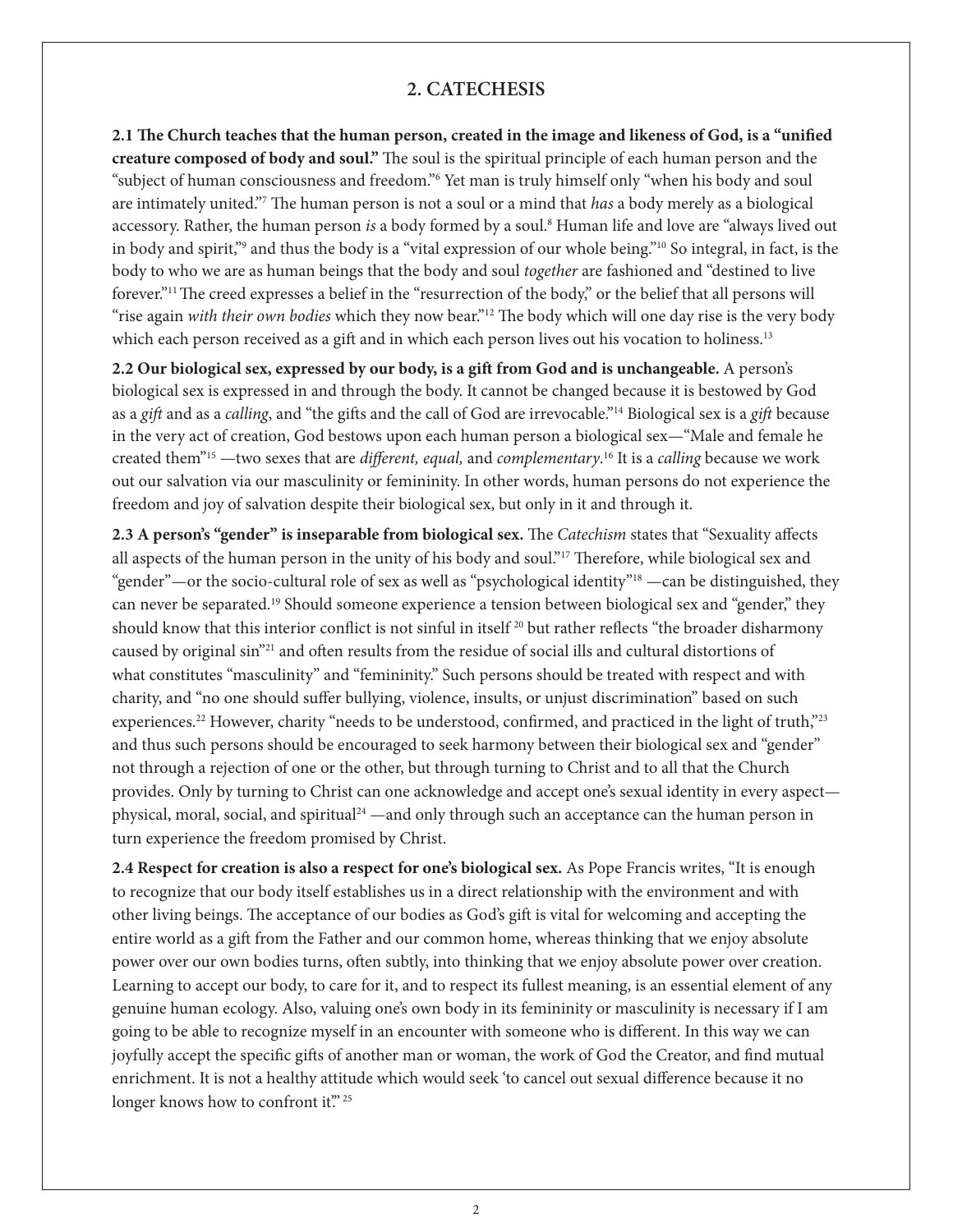### **3. POLICY**

The following policy seeks to provide guidance in applying the Church's moral teachings regarding the challenges presented by "gender theory." This policy is put forth for parishes, organizations, and institutions of the Catholic Church in the Archdiocese of Milwaukee.

As a general rule, in all interactions and policies, parishes, organizations, and institutions are to recognize only a person's biological sex. This policy applies, but is not limited to, all Church employees, personnel, volunteers, and those entrusted to the care of the Church, including all contracted vendors when they are on-site and may have contact with those entrusted to the care of the Church.

3.1 Designations and Pronouns. Any parochial, organizational, or institutional documentation which requires the designation of a person's sex is to reflect that person's biological sex. No person may designate a "preferred pronoun" in speech or in writing, nor are parishes, organizations, or institutions to permit such a designation. Permitting the designation of a preferred pronoun, while often intended as an act of charity, instead promotes an acceptance of the separability of biological sex and "gender" and thus opposes the truth of our sexual unity.

3.2 Bathrooms and Locker Rooms. All persons must use the bathroom or locker room which matches their biological sex. Archdiocesan parishes, organizations, and institutions are permitted to have individual-use bathrooms which are available for all members of the respective community.

3.3 Attire. All persons are to present themselves in a manner consistent with their God-given dignity. Where a dress code or uniform exists, all persons are to follow the dress code or uniform that accords with their biological sex.

3.4 Athletics and Extra-Curriculars. Participation in parish, school, and extra-curricular activities must be conformed with the biological sex of the participant. Some sports and activities may be open to the participation of individuals of both sexes.

3.5 Single-Sex Schools, Buildings, and other Programs and Institutions. Admission to single-sex programs, including but not limited to single-sex schools, camps, and retreats, is restricted to persons of the designated biological sex. Dormitories or other single-sex buildings are restricted to persons of the designated biological sex.

3.6 Medication. No person is permitted to have on-site or to distribute any medications for the purpose of gender reassignment. Also, students and those entrusted to the care of the Church are not permitted to take "puberty blockers," even if self-administered, on parish or school property, with the purpose of a potential or actual "gender reassignment."

3.7 Protecting the Vulnerable. Those entrusted to the care of the Church who express a tension between their biological sex and their "gender" and others directly affected by this tension (parents, guardians, etc.) should be directed to appropriate ministers and counselors who will help the person in a manner that is in accord with the directives and teachings of the Church. Parishes, schools, and other Catholic institutions or organizations should take the necessary precautions, in accord with the policies of this document, to avoid bullying and to protect the integrity of those who may express tension or concerns about their biological sex.